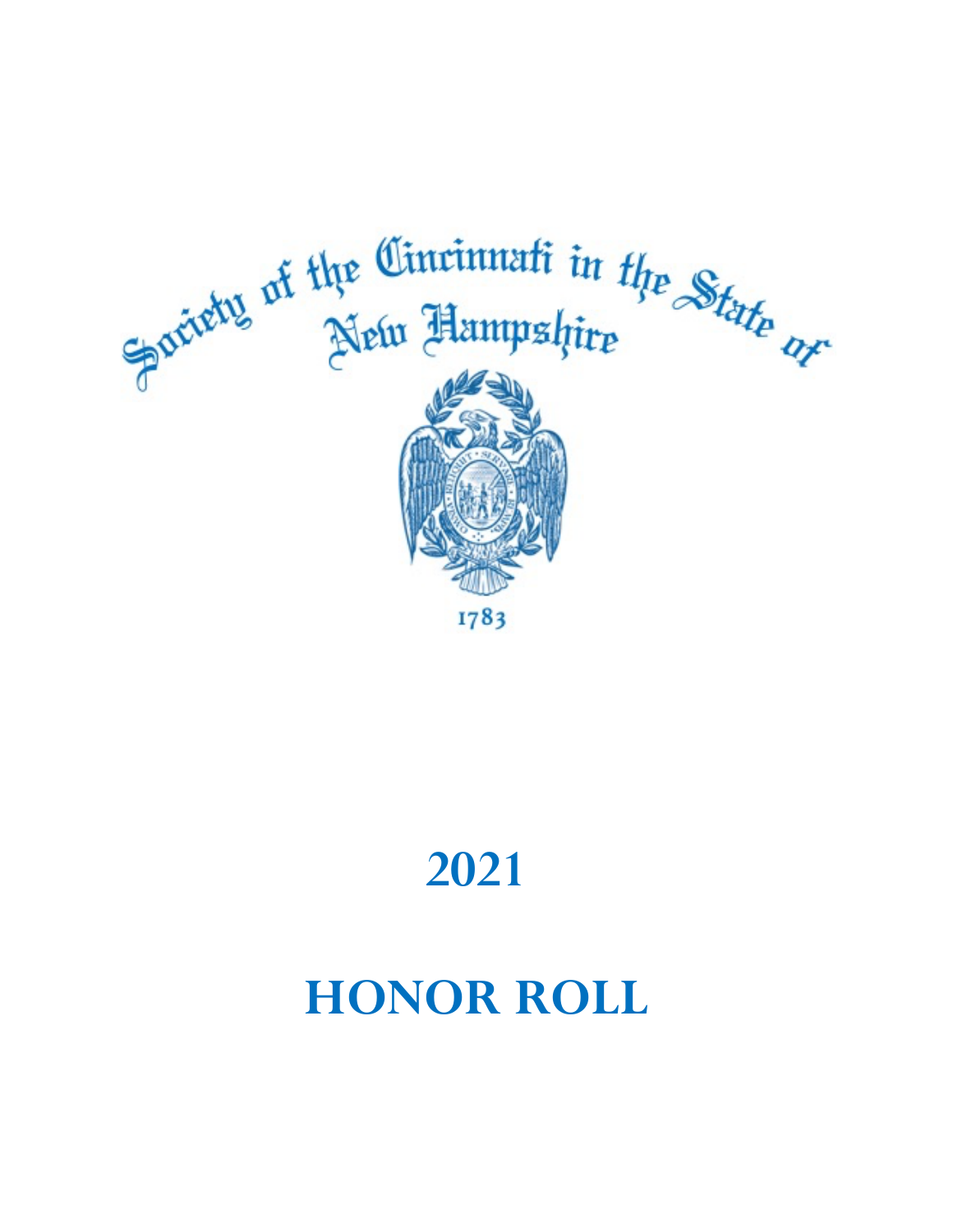# **In recognition of those members who have generously contributed to the Society of the Cincinnati in the State of New Hampshire in 2021**

Mr. Randall Alan Hammond **T** Mr. Philip W. Pillsbury, Jr. Mr. Stephen Benjamin Jeffries **Dr. Michael Paul Pillsbury** Mr. Michael McClary Morison Mr. Sean Patrick Redmond

## Brigadier General (\$2,500 to \$4,999) Mr. Michael Hunt Studley

- Mr. Douglas Campbell Chamberlain Mr. James Browder Tennant
- 
- 
- Mr. Alfred Lee Shapleigh III Mr. Franklin Wyman III
- Mr. Robert Louis Stevens

### Colonel (\$1,0000 to \$2,499) Mr. John Carlile Babcock

Mr. Jonathan Knight Bitting Mr. Robert Dennis Bovard Mr. Charles Leroy Buckles Jr. Mr. Mark Andrew Buckles Mr. Todd Alexander Burne Mr. John Shelby Bullitt Jonathan Hubbard Cilley Jr., M.D. Mr. Christopher Challender Child Mr. Jonathan Cobb Dickey Mr. Walter Eugene Daniel IV Mr. William Curtis Fredericks Mr. Thomas Wilson Davies Mr. Charles Lane Goss Mr. Kendrik Jon de Koning Jr. Mr. Shiidon Bahi Hawley Mr. Scott Richard Driver Mr. Howard Hodgson Mr. Philip Johnston Goss Mr. Sumner Gary Hunnewell Mr. Thomas Leatherbury Grant Mr. Edward Theodore La Farge Mr. Roger Haydock Hallowell III Mr. Donald Neal Lamson Mr. Sean Brownson McCoy Mr. Joseph Kyle Van Epps Laux Mr. Joseph Paul Meyer Mr. Keith Prescott Low Mr. David Joseph Perkins Mr. Christopher Cochrane Matteson Mr. Justin Eric Porter Dr. Hollis Warren Merrick III Deacon John Michael Powers Mr. Robert Doyle Mikell Jr. Mr. Edward Kirby Rutledge CAPT Evan Parsons Papp USAF Mr. Dallas David Sherrill II Mr. Christopher Colby Peabody Mr. Michael David Sherrill

### Major General (\$5,000+) Colonel (\$1,0000 to \$2,499) cont'd

Mr. John Stephen Rando Jr. Mr. Hugh Laughlin Robinson II Mr. Lawrence Malcom Small Mr. Rudolph Stewart Rauch III Mr. Thomas Bragg Van Antwerp Mr. Oliver Schwab **LCDR** Ryan Bradford Weddle USN

## Major (\$500 to \$999)

The Rev. Dr. Thomas Frederick Pike Mr. James Quincy Shirley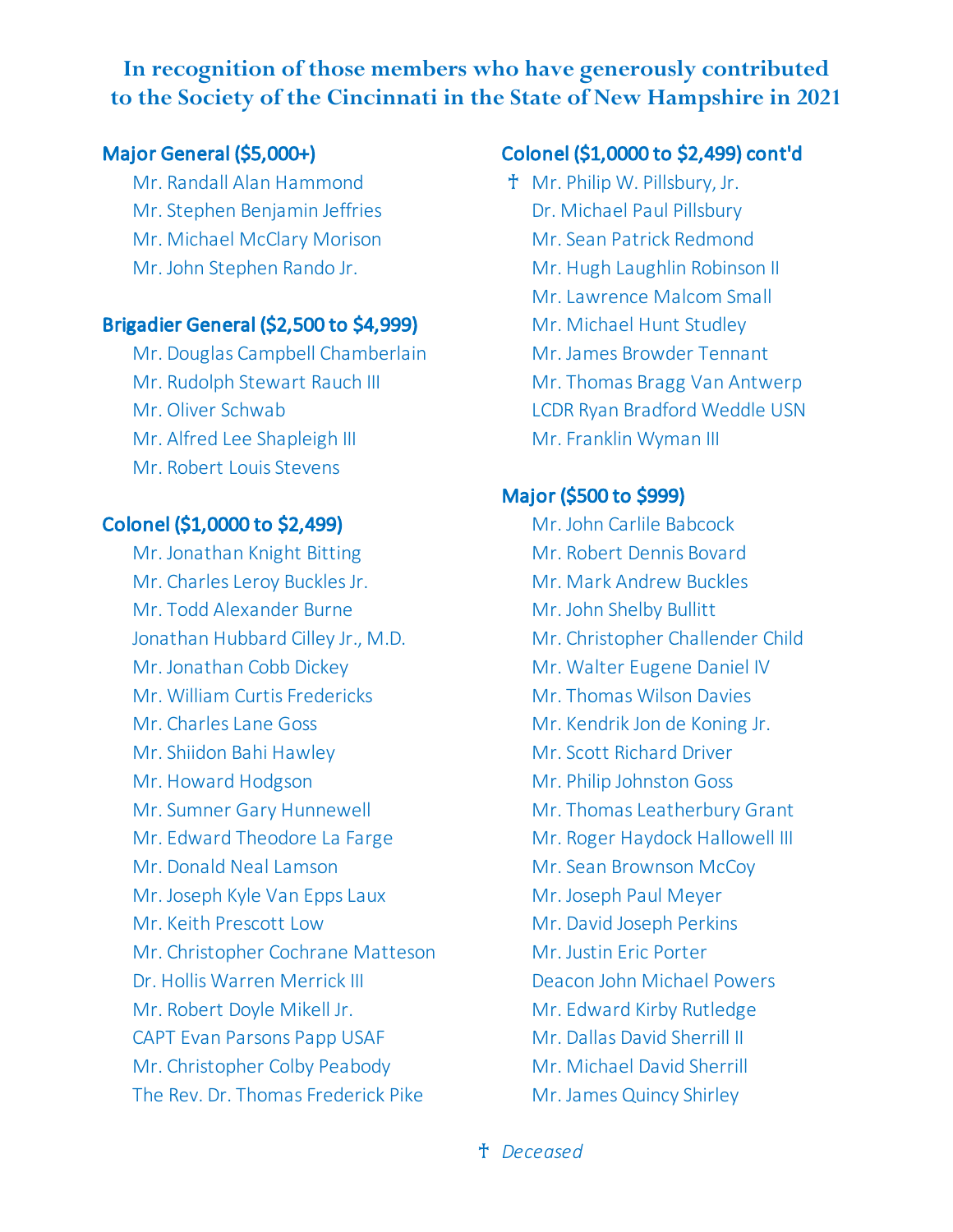# **In recognition of those members who have generously contributed to the Society of the Cincinnati in the State of New Hampshire in 2021**

Mr. Richard Colby Spain Mr. John Frank Goodwin III Mr. William Randall Spalding Mr. Alexander Barton Gray Eric Leighton Whittall Ph.D. Mr. Kenneth Charles Hardy Mr. Jonathan Tufts Woods Mr. Brian Henry Hebert

Mr. Justin Douglas Abelow Sean Michael Heuvel Ph.D. Mr. Matthew Peter Bak Mr. Jeffrey Dupuis Hill Mr. Richard David Batchelder Jr. Mr. Stephen Whitney Isaacson Mr. Kenneth Hills Bitting III Mr. Walter Weinhagen John Mr. Brian Andrews Blake Mr. Mark John Kington Mr. John Maxwell Bleakie Jr. Hans Joseph Klotzbach Esq. Matthew Mitchell Breen Esq. <br> **T** Mr. Richard K. Lincoln LTC William Collins Buell V, USA (Ret.) Mr. John Bertram Little Jr. Mr. Clifford Avery Buell Frederic Fletcher Little M.D. Mr. David Henderson Burnham COL Donald Charles Lynde USA (Ret.) Mr. Edward Church Bush The Most Rev. Brian Richard Marsh Mr. Thomas Crosby Chadwick Mr. Christopher Andrew McClary Mr. Wayne Chatfield-Taylor II Mr. John Frederick Menefee CAPT Edward Lull Cochrane Jr., USN (Ret.) Mr. James Tolman Caldwell Moore Mr. Gilman Wright Conant III Robert Armstead Naud Ph.D. Mr. Stephen Arthur Connelly Mr. Nicholas Newlin Mr. John Carpenter Converse Mr. William Ver Planck Newlin Mr. Donald Robert Denning Jr. Mr. George Quincy Nichols Jr. Mr. Porter Farrar Fleming Theorem Controller Kenneth Westcott Norwood Jr., M.D. Mr. Bruce William Friedman Lt. Col. Scott Robert Papp USAF (Ret.) Mr. Alexander Maximilian Gagnet Mr. William Ford Peck Mr. Gordon Elbridge Gale Mr. Samuel Dexter Perry

### Major (\$500 to \$999) cont'd Captain (\$200 to \$499) cont'd

Mr. Patrick Dylan Smith Mr. Thatcher Lane Gearhart Mr. Robert Bruce Spofford Lt. Col. Edward Mills Guild Jr. Mr. Alexis Gannat Studley CAPT Thomas Bailey Hagen USN (Ret.) Mr. Roger Browne Tyler II Mr. Whittington Hancock Hanks Mr. George Gardner Herrick Captain (\$200 to \$499) Mr. David Fredric Hess QM3 Alexander Gaston USNR (Ret.) Ambassador Thomas Reeve Pickering

♰ *Deceased*